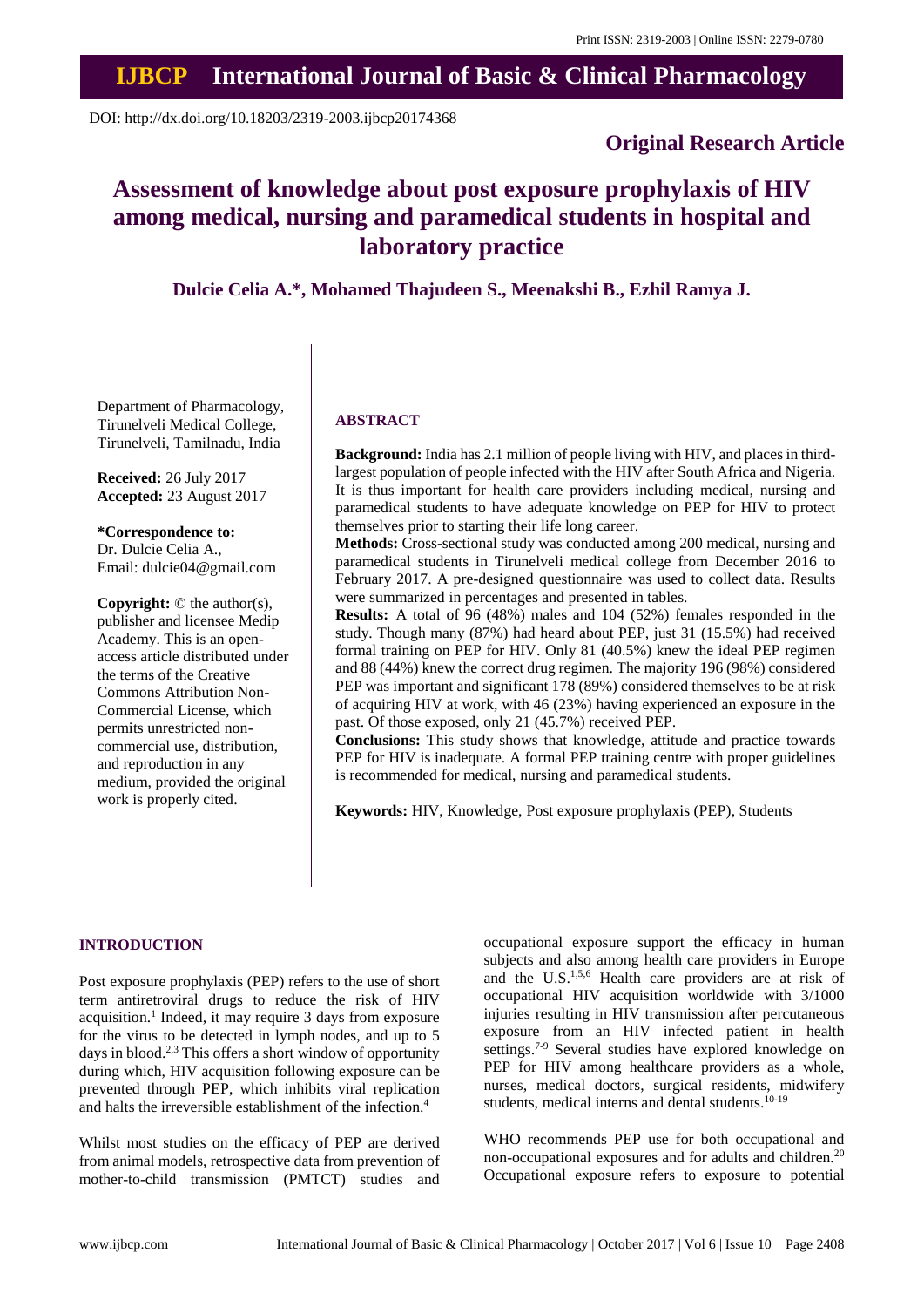blood-borne infections (HIV, HBV HCV) that may occur in health-care settings during performance of job duties. PEP refers to comprehensive medical management to minimise the risk of infection among health-care workers (HCWs) following the potential exposure to blood-borne pathogens (HIV, HBV, HCV). This includes counselling, risk assessment, relevant laboratory investigations based on informed consent of the source and exposed person, first aid and depending on the risk assessment, the provision of anti-retroviral drugs for four weeks, with follow up and support.<sup>21</sup>

Medical, nursing and paramedical students form an integral part of the health care team and are at risk of acquiring HIV or other blood borne pathogens during their hospital placements. <sup>22</sup> They are working in health-care setting and they are potentially exposed to infectious materials such as blood, tissue, specific body fluids, medical supplies, equipment, or environmental surfaces contaminated with these substances. They are frequently exposed to occupational hazards through percutaneous injury such as needle stick or cut with sharps, contact with the mucus membrane of eyes or mouth of an infected person, contact with non- intact skin exposed with blood, or other potentially infectious body fluids.<sup>23</sup>

The medical, nursing and paramedical students are usually extremely busy and overburdened in a busy and tertiary care hospital. Thus, personal protection may not always remain a priority for them and they may also have constraints of resources for prevention of occupational exposures, such as hand gloves. Thus, they are very vulnerable to infections mediated by blood and blood products. 24

India has 2.1 million of people living with HIV, and places in third-largest population of people infected with the HIV after South Africa and Nigeria. <sup>25</sup> It is thus important for health care providers including medical, nursing and paramedical students to have adequate knowledge on PEP for HIV to protect themselves prior to starting their lifelong career. 26

Providing relevant information on PEP for the students would help to prevent the transmission of HIV, provide epidemiological data, identify unsafe practices, and reduce anxiety, and/or increase staff retention and productivity. However, studies have shown that there is an information gap in the health care setups. For instance, a study done in Governmental Health Institutions in Jimma zone and Jimma City in Ethiopia in 2008 indicated 81.6% of Health Care Workers exposed did not use post-exposure prophylaxis. 27

Thus, this study was undertaken to assess knowledge, attitude, and practice about HIV post exposure prophylaxis among the medical, nursing and paramedical students in hospital and laboratory practice in Tirunelveli Medical College Hospital, Tirunelveli.

## **METHODS**

It was cross sectional, questionnaire based study. Population of the study was Medical Students, Interns, nursing students and paramedical students. The study was carried out at Tirunelveli Medical College Hospital, Tirunelveli for about 3 months from December 2016 to February 2017.

#### *Inclusion criteria*

- Final year MBBS students
- **Interns**
- Final year nursing students
- Final year DMLT students

#### *Exclusion criteria*

Those who were not willing to participate were excluded.

#### *Methodology*

Those who fulfilled the study criteria were enrolled after obtaining a written informed consent. The purpose of the study was clearly explained and confidentiality of the participants was ensured. The survey was carried out using a predesigned questionnaire. There were 21 questions in the questionnaire (11 Questionsto assess Knowledge, 5 for attitude and 3 for practice). Data were analysed and presented as percentages.

#### *Scoring of knowledge, attitude and practice*

All questions, with "Yes" (for correct answers) or "No" (for incorrect answers) response, were prepared to assess the respondents about PEP for HIV

#### *Data analysis*

Statistical analysis was done using SPSS version 20 computer software. Results were summarized in frequencies and percentages and presented in tables.

## **RESULTS**

A total of 200 students (50 medical students, 50 interns, 50 nursing students and 50 DMLT students) were assessed regarding their knowledge, attitude and practice about post exposure prophylaxis of HIV using a predesigned questionnaire. Among the study participants, 96 (48%) were males and 104 (52%) were females.

#### *Overall study participants*

- Majority, 174 (87%), of the participants of the study had heard about PEP of HIV.
- Textbooks, 118 (59%) were the major source of knowledge.
- Those who had formal training was 31 (15.5%).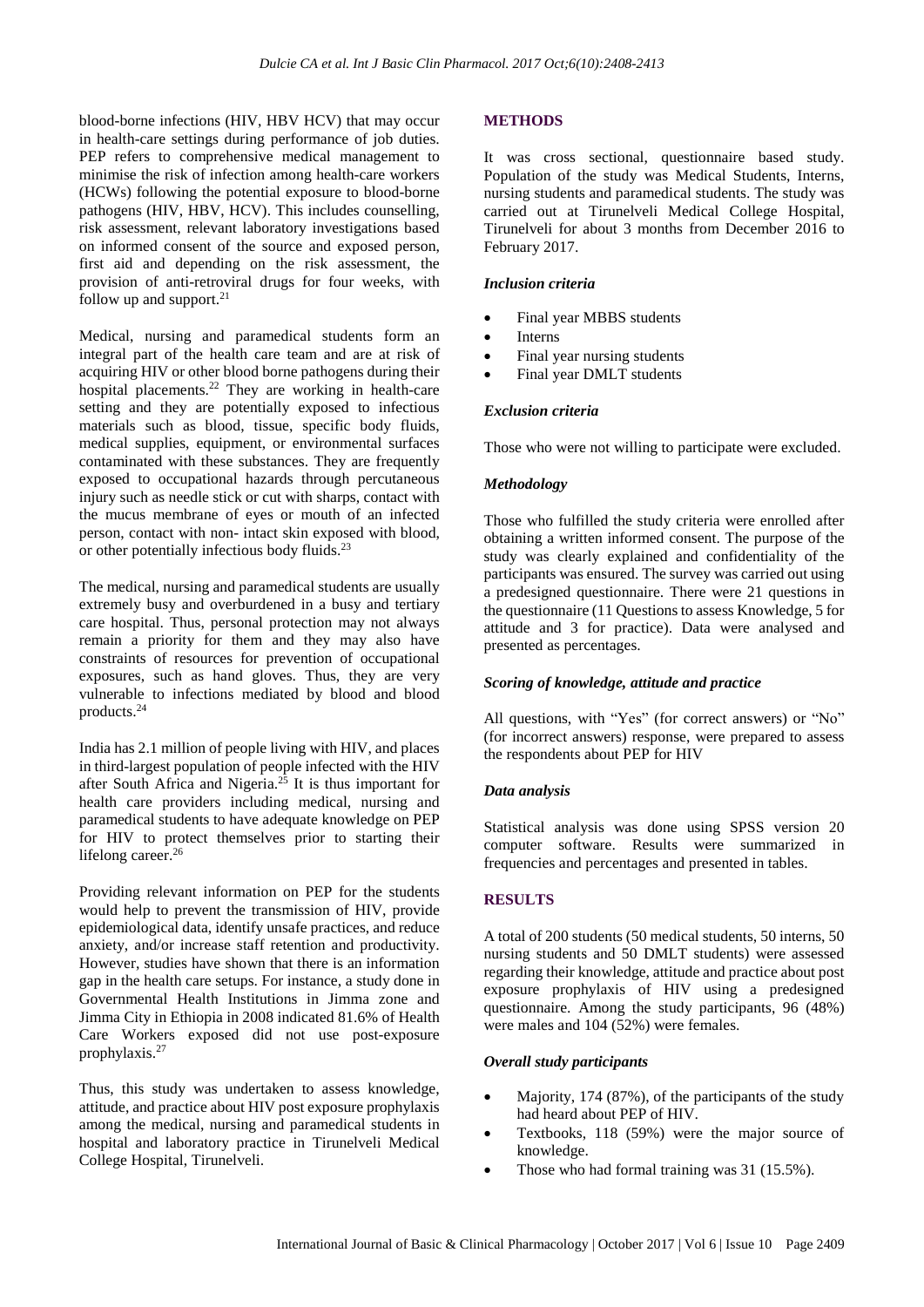## *Knowledge about PEP of HIV*

- 153 (76.5%) knew when to initiate PEP for HIV
- 81(40.5%) and 88 (44%) knew ideal HIV-PEP regimen and drugs used in PEP respectively.
- 134 (67%) of the study participants knew the duration of PEP.

#### *Attitude about PEP for HIV*

- Majority, 196 (98%) and 191 (95.5%), agreed on the importance of PEP for HIV and the availability of PEP guidelines in their work place.
- 153 (76.5%) of them had strong belief that HIV-PEP can reduce the probability to be infected
- 104 (52%) of the respondents agree that PEP prevents further infection.

#### **Table 1: Sources of knowledge.**

| <b>Questions</b>                          |                  | Frequency, $n$ $(\% )$ |           |                        |                     |  |
|-------------------------------------------|------------------|------------------------|-----------|------------------------|---------------------|--|
|                                           |                  | <b>MBBS</b> Student    | Intern    | <b>Nursing student</b> | <b>DMLT</b> Student |  |
| Heard about PEP                           |                  | 50 (100%)              | 50 (100%) | 40 (80%)               | 34 (68%)            |  |
| Source of knowledge                       | Newspaper        | 2(4%)                  |           |                        |                     |  |
|                                           | <b>Textbooks</b> | 41 (82%)               | 44 (88%)  | 23 (46%)               | 10(20%)             |  |
|                                           | Journal          | 2(4%)                  |           |                        |                     |  |
|                                           | Television       | $5(10\%)$              |           |                        |                     |  |
|                                           | Ward rounds      |                        | 6(12%)    | 17 (34%)               | 24 (48%)            |  |
|                                           | PEP training     |                        |           |                        |                     |  |
|                                           | Can't remember   |                        |           | $10(20\%)$             | 16(32%)             |  |
| Number of persons who had training on PEP |                  | 4(8%)                  | 23 (46%)  | 2(4%)                  | 2(4%)               |  |

#### **Table 2: Attitude about PEP for HIV.**

| <b>Questions</b>                                                  | Frequency, $n$ $(\frac{9}{6})$ |               |                        |                     |  |
|-------------------------------------------------------------------|--------------------------------|---------------|------------------------|---------------------|--|
|                                                                   | <b>MBBS</b> student            | <b>Intern</b> | <b>Nursing student</b> | <b>DMLT</b> Student |  |
| PEP is important                                                  | 49 (98%)                       | 49 (98%)      | 50 (100%)              | 48 (96%)            |  |
| PEP training is important for creating<br>awareness in work areas | 47 (94%)                       | 49 (98%)      | 49 (98%)               | $50(100\%)$         |  |
| PEP guideline in work areas                                       | 44 (88%)                       | 49 (98%)      | 49 (98%)               | 49 (98%)            |  |
| PEP reduces likelihood of being HIV positive                      | 36 (72%)                       | 42 (84%)      | 39 (78%)               | 36 (72%)            |  |
| PEP prevents further infection                                    | 28 (56%)                       | 28 (56%)      | 28 (56%)               | 20 (40%)            |  |

#### *Exposure and practices regarding PEP for HIV*

- 178 (89%) considered themselves to be at risk of HIV acquisition at their work place.
- 46 (23%) had exposed to HIV risky conditions at work place occupational exposure (Figure 1).
- Among the exposed, 21 (45.6%) of the study participants had taken PEP (Figure 2).

#### *Comparing the different study groups*

#### *Knowledge about PEP of HIV*

While comparing the knowledge of PEP in different study groups (Figure 3), there is a statistical difference between the groups (P value  $= 0.001$ ). Among all the participants, interns had better knowledge about PEP of HIV followed by MBBS student, nursing student and DMLT student. There was no statistical difference among study groups in knowledge about HIV PEP regimen (P value  $= 0.095$ ).



#### **Figure 1: Exposure and practices regarding PEP for HIV.**

#### *Attitude about PEP for HIV*

Regarding the attitude about PEP for HIV, 12% of MBBS Students disagreed with PEP guideline implementation in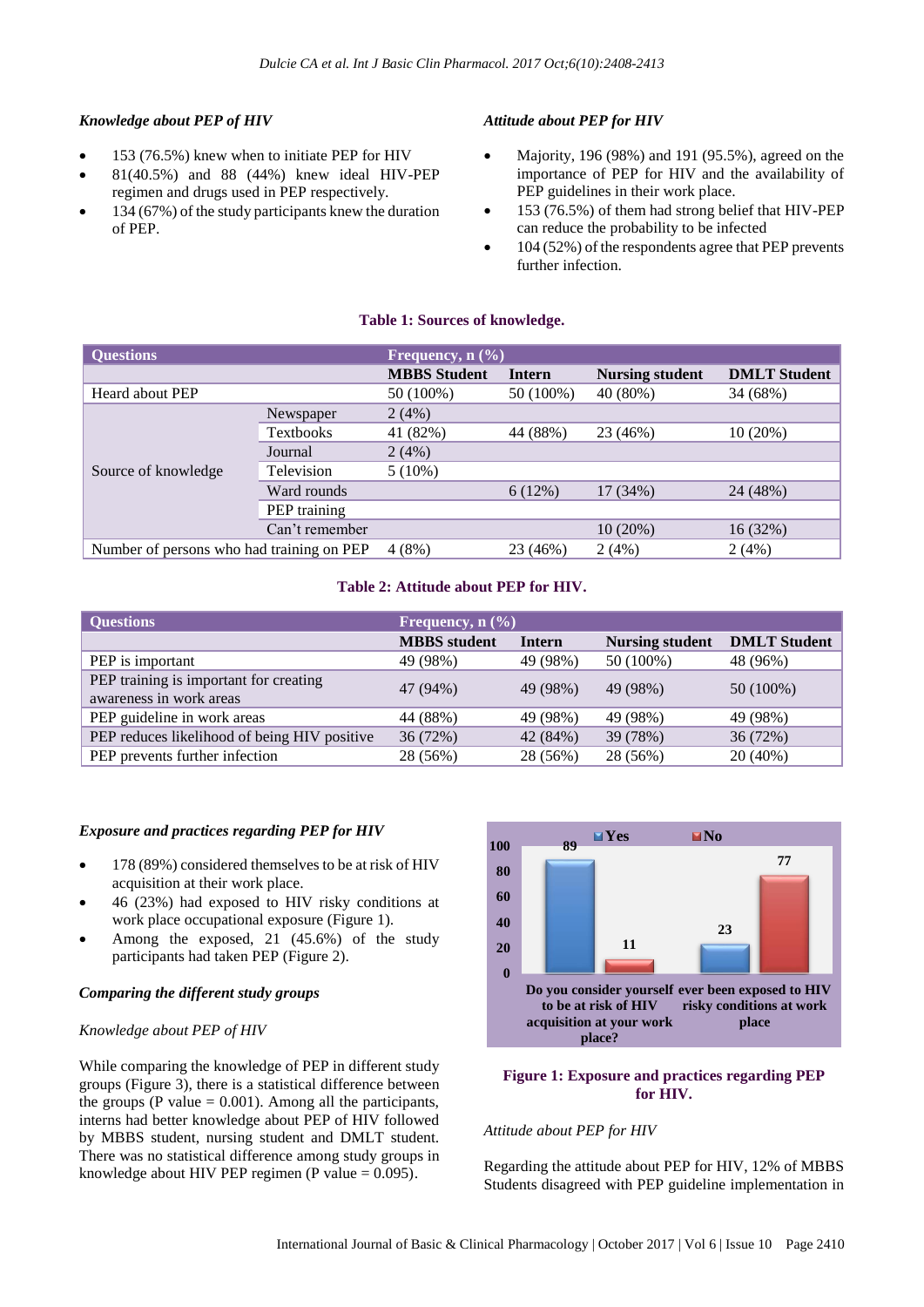work areas compared to the other study groups ( $P$  value  $=$ 0.033). There was a poor attitude among DMLT students about PEP for HIV compared to the other groups (Table 2).



**Figure 2: Took PEP after exposure.**



**Figure 3: Knowledge about PEP of HIV.**

#### **DISCUSSION**

This study assessed the knowledge, attitude and practice towards PEP for HIV among medical, nursing and laboratory students who were directly involved in caring patients in Tirunelveli medical college Hospital, Tirunelveli.

According to WHO, "Post-exposure prophylaxis" (PEP) is an emergency short-term antiretroviral treatment to reduce the likelihood of HIV infection after potential exposure, either occupationally or through sexual intercourse. PEP consists of counselling, laboratory tests and or medication. Within the health sector, PEP should be provided as part of a comprehensive universal precaution package that reduces staff exposure to infectious hazards at work. The recommended Standard for PEP entails commencing treatment within 1 hour of potential exposure without exceeding 72 hours' post-exposure.

The proportion of knowledgeable participants on when to start PEP for HIV is 76.5%. Therefore, if the remaining 23.5% of the respondents exposed for HIV risky conditions, they might take PEP after very long period of time so that they will be important sources of transmitting HIV.

Poor attitude among DMLT students shows the need for HIV-PEP training. PEP treatment has been shown to reduce the risk of HIV infection by 81%. <sup>28</sup> It has abundantly been demonstrated in the literature, that there is poor implementation of PEP among medical doctors and other Health Care Workers across various countries, especially in the developing countries where protective supplies are limited and the rates of HIV infection in the patient population are high. 29-31

Out of the exposed, 54.3% of them didn't take PEP (Figure 2). This is worrisome, because medical, nursing and paramedical students are expected to know better and as advocates of preventive medicine, should practice what they preach. This fact alerts that the practice of PEP for HIV in the study area needs improvement. The challenge therefore, is to increase the practice of HIV- PEP and the training to recognize and appreciate the risk involved in accidental exposure and to completely embrace standard precaution and HIV-PEP in the workplace.

#### *Limitations*

Mutual influence among the students could not be ruled out.

#### **CONCLUSION**

The study revealed that the knowledge and practice among medical, nursing and paramedical students about PEP of HIV was inadequate. But the overall attitude towards PEP was positive. Availability of a formal PEP training centre with proper guidelines is recommended to enhance the utilisation of PEP amongst medical, nursing and laboratory students.

#### **ACKNOWLEDGEMENTS**

Authors would like to thank the study participants for their cooperation in providing the necessary information.

*Funding: No funding sources Conflict of interest: None declared Ethical approval: The study was approved by the Institutional Ethics Committee*

#### **REFERENCES**

- 1. Sultan B, Benn P, Waters L. Current perspectives in HIV post-exposure prophylaxis. HIV/AIDS (Auckland, NZ). 2014;6:147.
- 2. Pinto LA, Landay AL, Berzofsky JA, Kessler HA, Shearer GM. Immune response to human immunodeficiency virus (HIV) in healthcare workers occupationally exposed to HIV-contaminated blood.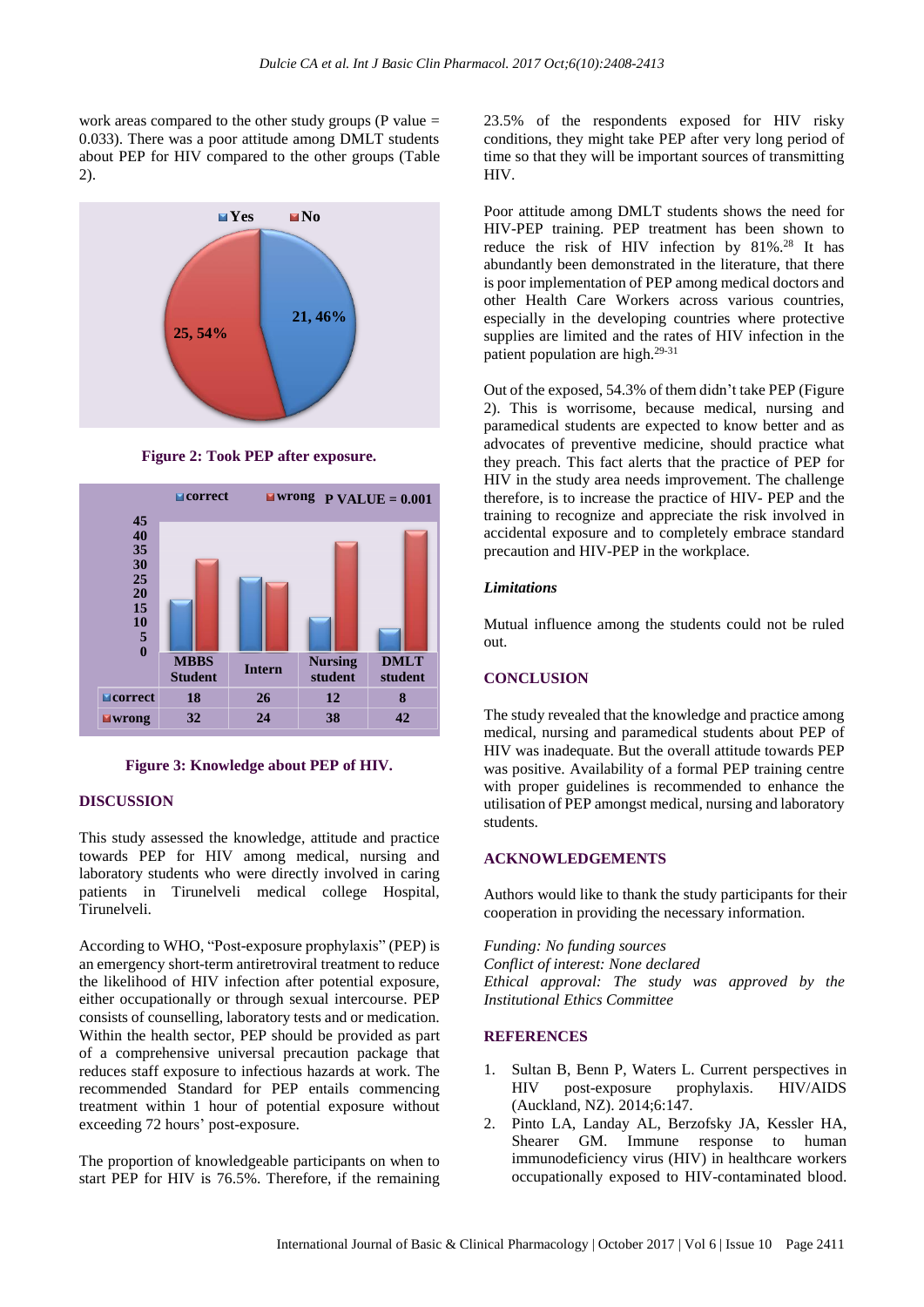The American journal of medicine. 1997 May 19;102(5):21-4.

- 3. Spira AI, Marx PA, Patterson BK, Mahoney J, Koup RA, Wolinsky SM, et al. Cellular targets of infection and route of viral dissemination after an intravaginal inoculation of simian immunodeficiency virus into rhesus macaques. Journal of Experimental Medicine. 1996 Jan 1;183(1):215-25.
- 4. Miller RJ, Cairns JS, Bridges S, Sarver N. Human immunodeficiency virus and AIDS: insights from animal lentiviruses. Journal of virology. 2000 Aug 15;74(16):7187-95.
- 5. Otten RA, Smith DK, Adams DR, Pullium JK, Jackson E, Kim CN, et al. Efficacy of postexposure prophylaxis after intravaginal exposure of Pig-tailed macaques to a human-derived retrovirus (human immunodeficiency virus type 2). J Virol. 2000;74(20):9771-5.
- 6. Cardo DM, Culver DH, Ciesielski CA, Srivastava PU, Marcus R, Abiteboul D, et al. A case–control study of HIV seroconversion in health care workers after percutaneous exposure. N Engl J Med. 1997;337(21):1485-90.
- 7. Mathewos B, Birhan W, Kinfe S, Boru M, Tiruneh G, Addis Z, et al. Assessment of knowledge, attitude and practice towards post exposure prophylaxis for HIV among health care workers in Gondar, North West Ethiopia. BMC Public Health. 2013;13(1):508.
- 8. Owolabi RS, Alabi P, Ajayi S, Daniel O, Ogundiran A, Akande TM, et al. Knowledge and practice of postexposure prophylaxis (PEP) against HIV infection among health care providers in a tertiary hospital in Nigeria. J Int Assoc Physicians AIDS Care Chic Ill 2002. 2012;11(3):179-83.
- 9. Kuhar DT, Henderson DK, Struble KA, Heneine W, Thomas V, Cheever LW, et al. Updated US Public Health Service guidelines for the management of occupational exposures to human immunodeficiency virus and recommendations for postexposure prophylaxis. Infect Control Hosp Epidemiol. 2013;34(9):875-92.
- 10. Tebeje B, Hailu C. Assessment of HIV post-exposure prophylaxis Use among health workers of governmental health institutions in JIMMA zone, oromiya region, Southwest Ethiopia. Ethiop J Health Sci. 2010;20(1):55-64.
- 11. Ajibola S, Akinbami A, Elikwu C, Odesanya M, Uche E. Knowledge, attitude and practices of HIV post exposure prophylaxis amongst health workers in Lagos University Teaching Hospital. Pan Afr Med J. 2014;19:172.
- 12. Lamichanne J, Aryal B, Dhakal KS. Knowledge of nurses on post exposure prophylaxis of HIV in medical colleges of chitwan district, Nepal. Int J Pharm Biolog Arch. 2012;3(6):1394-9.
- 13. Aminde LN, Takah NF, Dzudie A, Bonko NM, Awungafac G, Teno D, et al. Occupational Post-Exposure Prophylaxis (PEP) against Human Immunodeficiency Virus (HIV) infection in a health district in Cameroon: assessment of the knowledge

and practices of nurses. PLoS One. 2015;10(4):e0124416.

- 14. Esin IA, Alabi S, Ojo E, Ajape AA. Knowledge of human immunodeficiency virus post-exposure prophylaxis among doctors in a Nigerian tertiary hospital. Niger J Clin Pract. 2011;14(4):464-6.
- 15. Agaba PA, Agaba EI, Ocheke AN, Daniyam CA, Akanbi MO, Okeke EN. Awareness and knowledge of human immunodeficiency virus post exposure prophylaxis among Nigerian family physicians. Niger Med J J Niger Med Assoc. 2012;53(3):155-60.
- 16. Nwanko TO, Aniebue UU. Percutaneous injuries and accidental blood exposure in surgical residents: Awareness and use of prophylaxis in relation to HIV. Niger J Clin Pract. 2011;14:34-7.
- 17. Sendo EG. Assessment of level of knowledge and practice of nursing and midwifery students on HIV post exposure prophylaxis in hawassa university Ethiopia. J HIV Clin Sci Res. 2014;1:101.
- 18. Chacko J, Isaac R. Percutaneous injuries among medical interns and their knowledge and practice of post exposure prophylaxis for HIV. Indian J Public Health. 2007;51:127-9.
- 19. Kasat V, Saluja H, Ladda R, Sachdeva S, Somasundaram K, Gupta A. Knowledge, attitude and practices toward post exposure prophylaxis for human immunodeficiency virus among dental students in India. Ann Med Health Sci Res. 2014;4(4):543-8.
- 20. HIV/AIDS. World Health Organization. Available at: http://www.who.int/mediacentre/factsheets/fs360/en/. Accessed 3 February 2017.
- 21. Post Exposure Prophylaxis (PEP). National AIDS Control Organization. Available at: http://www.naco.gov.in/NACO/National\_AIDS\_Cont rol\_Program/Services\_for Prevention/ PEP/. Accessed 3 February 2017.
- 22. Mesfin YM, Kibret KT. Assessment of knowledge and practice towards hepatitis B among medical and health science students in Haramaya University. Ethiopia PloS One. 2013;8(11):e79642.
- 23. Mathewos B, Birhan W, Kinfe S, Boru M, Tiruneh G, Addis Z, et al. Assessment of knowledge, attitude and practice towards post exposure prophylaxis for HIV among health care workers in Gondar, North West Ethiopia. BMC Public Health. 2013;13:508.
- 24. Aggarwal V, Seth A, Chandra J, Gupta R, Kumar P, Dutta AK. Occupational exposure to human immunodeficiency virus in health care providers: a retrospective analysis. Indian J Community Med. 2012;37(1):45-9.
- 25. UNAIDS. 2015 AIDS Epidemic Update; Available at: http://www.aidsdatahub.org/Country-Profiles/India. Accessed 3 February 2017.
- 26. Gupta A, Anand S, Sastry J, Krisagar A, Basavaraj A, Bhat SM, et al. High risk for occupational exposure to HIV and utilization of post-exposure prophylaxis in a teaching hospital in Pune. India BMC Infect Dis. 2008;8(1):142.
- 27. Tebeje B, Hailu C. Assessment of HIV Post-Exposure Prophylaxis use Among Health Workers of